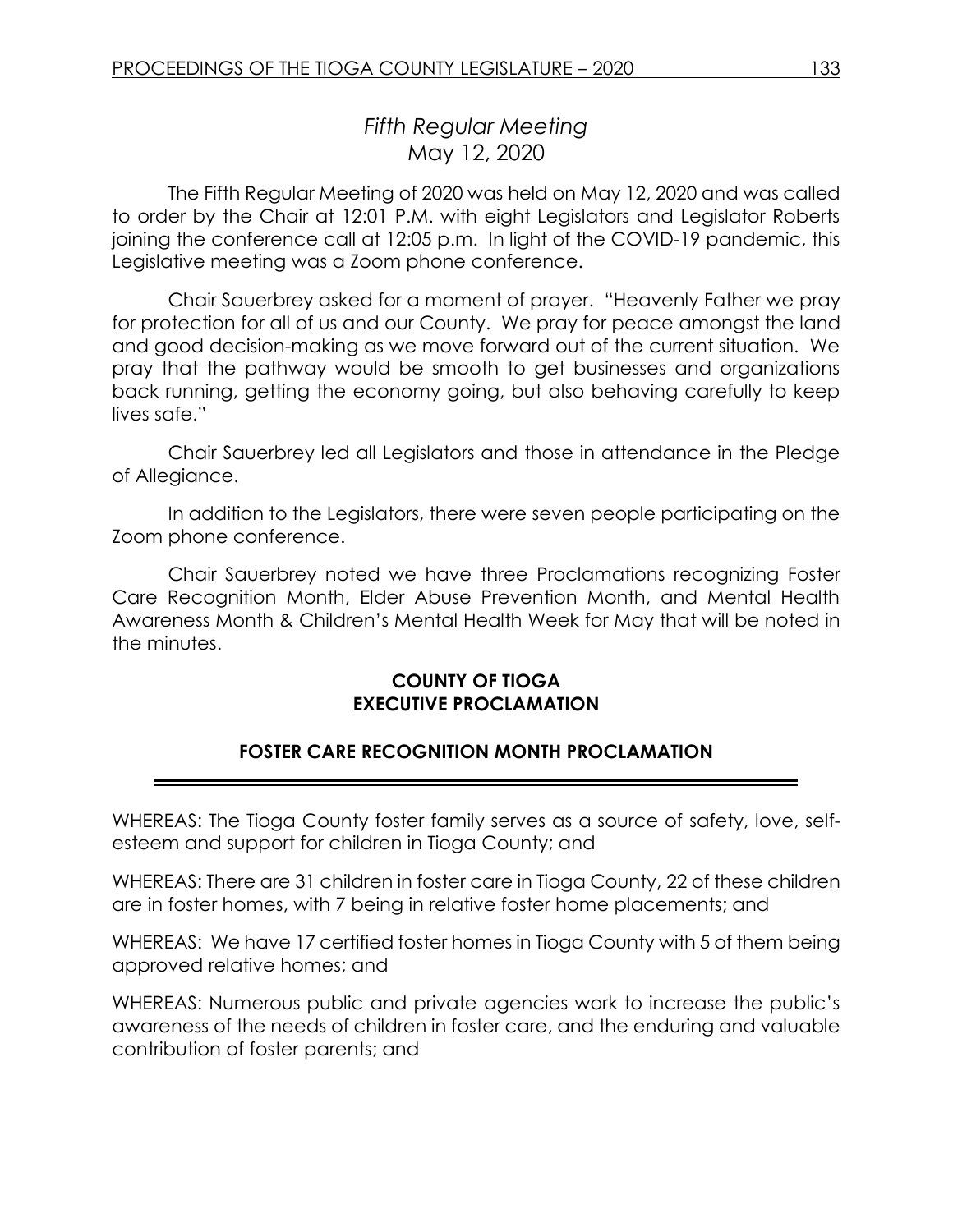WHEREAS: It is appropriate to recognize all those who volunteer their talents and energies on behalf of children in foster care, the foster parents who serve these children and the professional staff dedicated to ensuring these children have a stable and safe foster family environment; now therefore

THE TIOGA COUNTY LEGISLATURE hereby proclaims May 2020, as

### **FOSTER CARE RECOGNITION MONTH**

in Tioga County and call upon all citizens, community agencies, religious organizations, medical facilities and businesses to increase their participation in our efforts to recognize foster parents in Tioga County.

# **COUNTY OF TIOGA EXECUTIVE PROCLAMATION**

WHEREAS: People who are elderly or have disabilities have contributed to the general welfare of Tioga County by helping to preserve customs, convictions, and traditions of many people from diverse backgrounds; and

WHEREAS: These residents are vital and integral members of our society and their wisdom and experience have enriched our lives; and

WHEREAS: The health and well-being of disabled and elderly people in our county should be one of our highest priorities and of concern to all Americans; and

WHEREAS: People who are elderly or have disabilities are among the most important resources of our county, and it is fitting that we recognize the need to protect their health, safety, and rights; and

WHEREAS: Abuse of the elderly and people with disabilities in domestic and institutional settings is a wide-spread problem, affecting hundreds of thousands of people across the country; and

WHEREAS: Elder abuse is underreported because the elderly who are being abused find it very difficult to tell anyone and are usually ashamed and sometimes afraid; and

WHEREAS: Elder abuse happens to men and women of all income levels, all cultural and ethnic groups, whether they are in good health or incapacitated in some way, in poor neighborhoods and in suburbia; and

WHEREAS: Many of the cases investigated by Adult Protective Services in New York involve self-neglect or financial exploitation and it is our duty as citizens to reach out to people in need; now therefore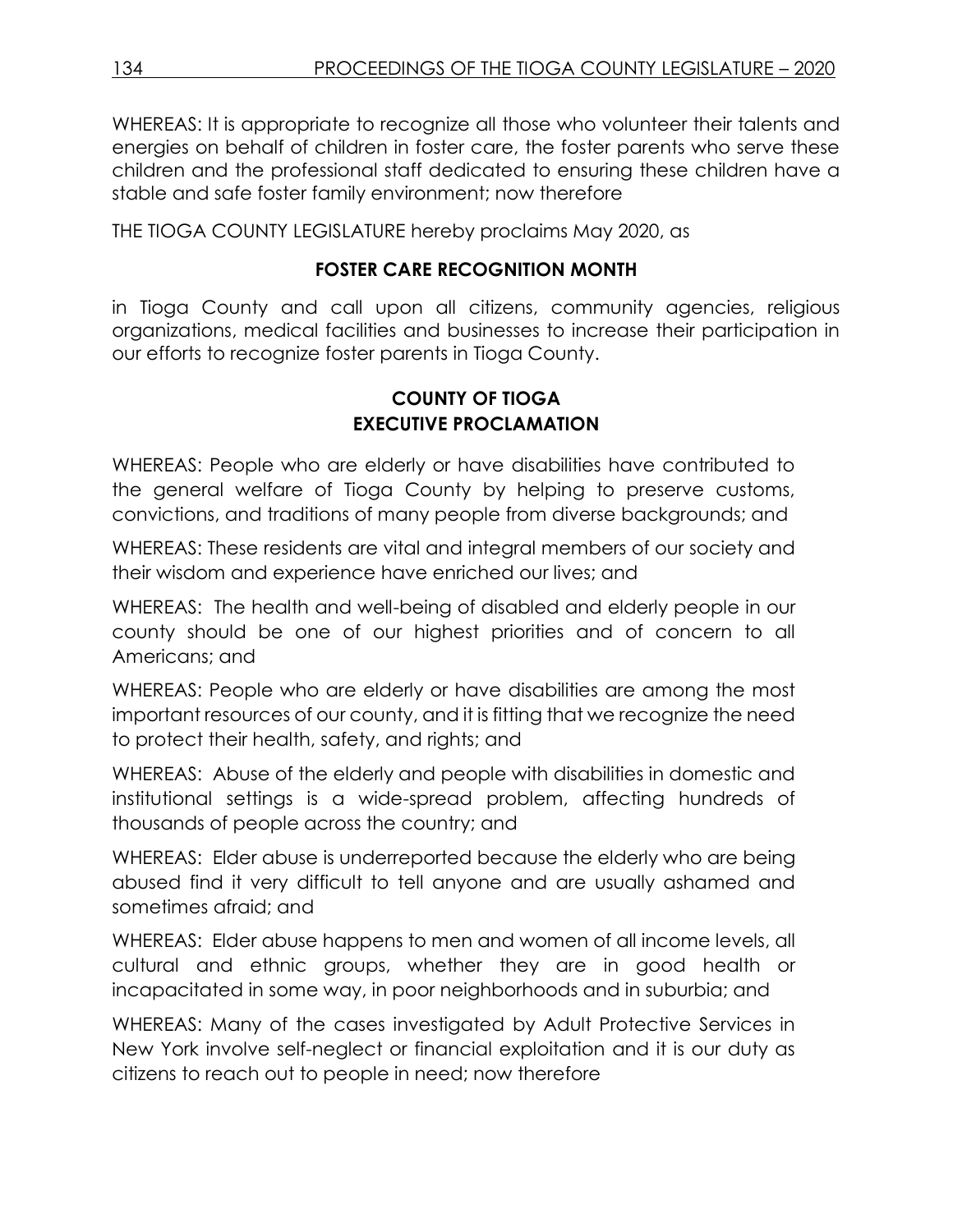THE TIOGA COUNTY LEGISLATURE does hereby proclaim the month of May 2020 to be

# **ELDER ABUSE PREVENTION MONTH**

in Tioga County, and urge all citizens to work together to help reduce abuse and neglect of people who are elderly or have disabilities.

# **COUNTY OF TIOGA EXECUTIVE PROCLAMATION**

# *Mental Health Awareness Month & Children's Mental Health Week*

WHEREAS: The citizens of Tioga County value the overall health and well-being of all the residents of Tioga County they are proud to support the observance of Mental Health Awareness Month and Children's Mental Health Week; and

WHEREAS: Mental Health is essential to everyone's overall health and well-being; and

WHEREAS: Mental illness is the leading illness-related cause of disability, a major cause of death through suicide, a factor in school failure, a contributor of poor overall health, incarceration, and homelessness; and

WHEREAS: Mental illness in adults and serious emotional and mental health disorders in children and youth are real and treatable; and

WHEREAS: There is evidence that early intervention, family-centered care for children, and person-centered treatment for adults can result in reduction and management of symptoms such that individuals with mental illness can live full, productive and meaningful lives in their communities; and

WHEREAS: Children and youth with mental health challenges, along with their families, deserve access to services and supports that are family driven, youth guided and culturally appropriate; and

WHEREAS: There is an expectation of hope, healing and recovery for the citizens of Tioga County who experience symptoms of mental illness; and

WHEREAS: Tioga County has made a commitment to a community-based system of care that promotes values of acceptance, dignity and social inclusion for individuals of all ages; therefore

THE TIOGA COUNTY LEGISLATURE does hereby ask all residents of our county to join in declaring *May 2020 as Mental Health Awareness Month* and *May 3rd – 9th, 2020 as Children's Mental Health Week* in Tioga County.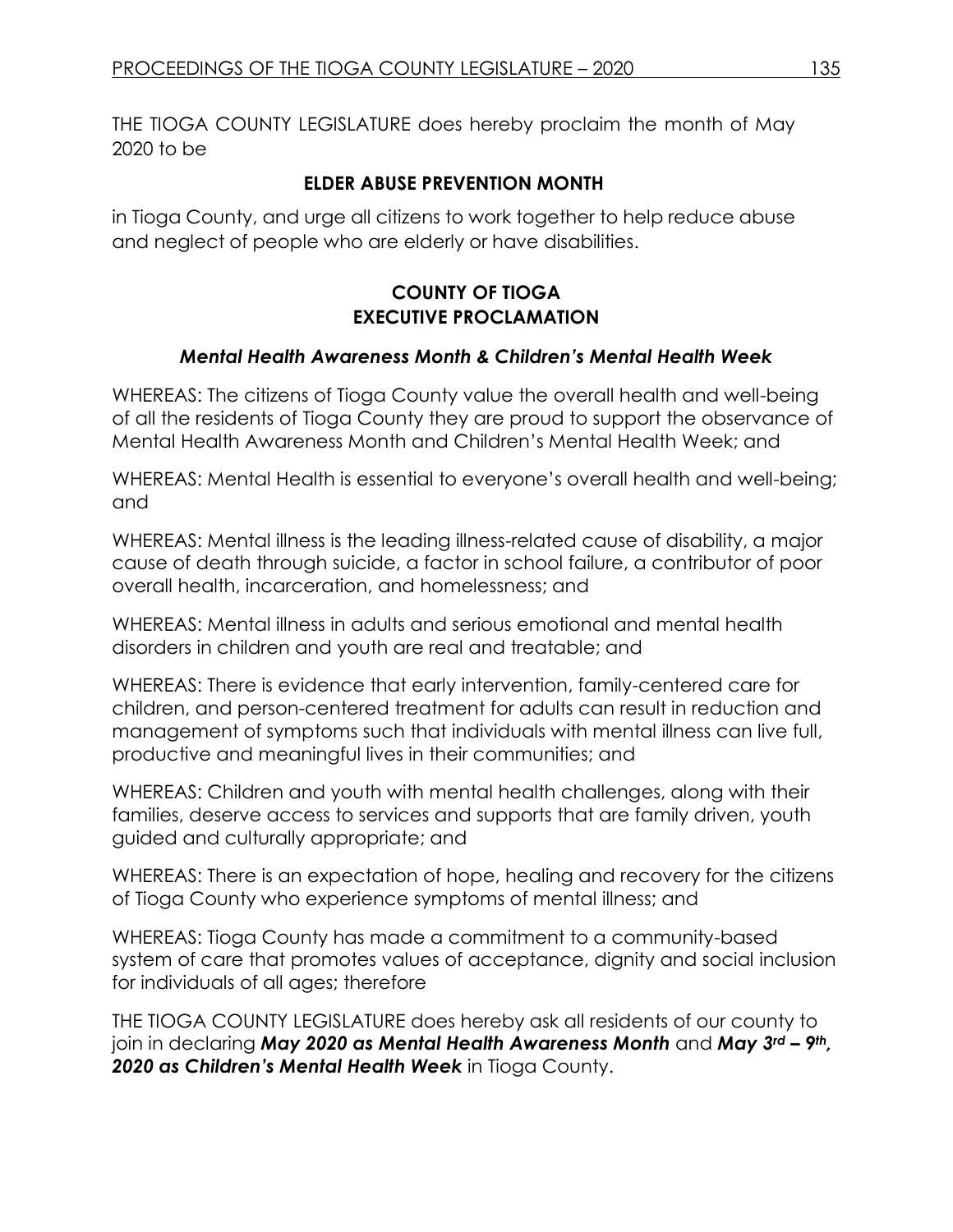There was no Privilege of the Floor.

Legislator Monell made a motion to approve the minutes of April 14, 2020, seconded by Legislator Mullen and carried.

Chair Sauerbrey stated, in lieu of the Legislative Committees meeting this month, Departments submitted written status reports to the Clerk of the Legislature.

Legislator Balliet moved for the adoption of the following resolution, seconded by Legislator Monell.

| REFERRED TO: | ADMINISTRATIVE SERVICES COMMITTEE |
|--------------|-----------------------------------|
|              |                                   |

RESOLUTION NO: 103-20 *MORTGAGE TAX DISTRIBUTION*

RESOLVED: That the mortgage tax report for the period October 1, 2019 to March 31, 2020 be and it hereby is accepted; therefore be it further

RESOLVED: That the County Treasurer be authorized and directed to pay to the Supervisors of the several Towns and the Treasurers of the several Villages the amounts apportioned to them as follows:

| Barton (Town)           | \$21,442.01  |
|-------------------------|--------------|
| Berkshire (Town)        | 7,049.71     |
| Candor (Town)           | 16,886.92    |
| Candor (Village)        | 3,571.97     |
| Newark Valley (Town)    | 13,514.17    |
| Newark Valley (Village) | 5,260.45     |
| Nichols (Town)          | 5,228.21     |
| Nichols (Village)       | 2,094.29     |
| Owego (Town)            | 89,683.59    |
| Owego (Village)         | 7,877.37     |
| Richford (Town)         | 4,002.78     |
| Spencer (Town)          | 14,825.48    |
| Spencer (Village)       | 2,087.63     |
| Tioga (Town)            | 23,000.55    |
| Waverly (Village)       | 23,568.10    |
|                         | \$240,093.23 |

#### ROLL CALL VOTE

Yes – Legislators Sauerbrey, Standinger, Sullivan, Weston, Balliet, Hollenbeck, Monell, and Mullen.

No – None.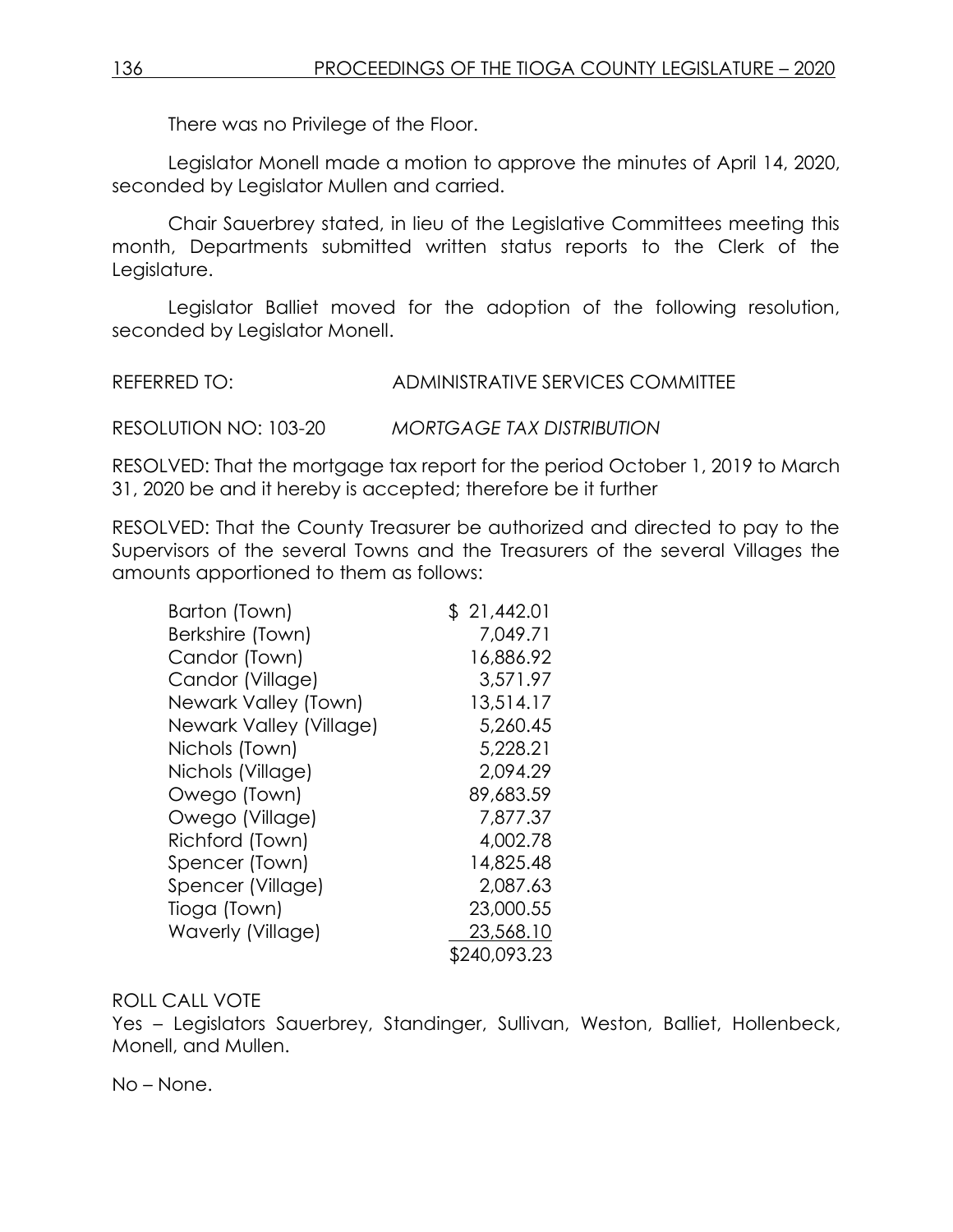### Absent – Legislator Roberts

RESOLUTION ADOPTED.

Legislator Sullivan moved for the adoption of the following resolution, seconded by Legislator Monell.

| REFERRED TO:          | <b>ITCS COMMITTEE</b><br><b>LEGAL COMMITTEE</b>                                                                                                      |
|-----------------------|------------------------------------------------------------------------------------------------------------------------------------------------------|
| RESOLUTION NO: 104-20 | <b>AUTHORIZATION TO ENTER INTO</b><br>AN AGREEMENT WITH BROOME COUNTY TO<br>CORRECT A BOUNDARY LINE BETWEEN<br><b>TIOGA COUNTY AND BROOME COUNTY</b> |

WHEREAS: An incorrect boundary line between Tioga County and Broome County in the Town of Union and the Town of Owego is currently reflected as the U.S. Census Bureau municipal boundary; and

WHEREAS: Residents of areas adjacent to the incorrect boundary line are counted by the Census Bureau as living in Tioga County instead of Broome County; and

WHEREAS: Broome County is desirous of correcting the boundary line so that residents living in that area are correctly counted by the U.S. Census Bureau as residing in Broome County, which boundary line is set forth in the polygon shown on a map attached as Attachment 1 to the agreement between Tioga County and Broome County; and

WHEREAS: Tioga County agrees to the correction of the boundary line as set forth in the polygon shown on said map attached to said agreement as Attachment 1 and to the U.S. Census Bureau correcting the municipal boundary; therefore be it

RESOLVED: That the Tioga County Legislature hereby agrees to enter into an agreement with Broome County to correct said boundary line as set forth in the polygon shown on the map attached to said agreement as Attachment 1 and to the U.S. Census Bureau correcting the municipal boundary; and be it further

RESOLVED: That the Chair of the Legislature is hereby authorized to sign said agreement to correct said boundary line.

#### ROLL CALL VOTE

Yes – Legislators Sauerbrey, Standinger, Sullivan, Weston, Balliet, Hollenbeck, Monell, and Mullen.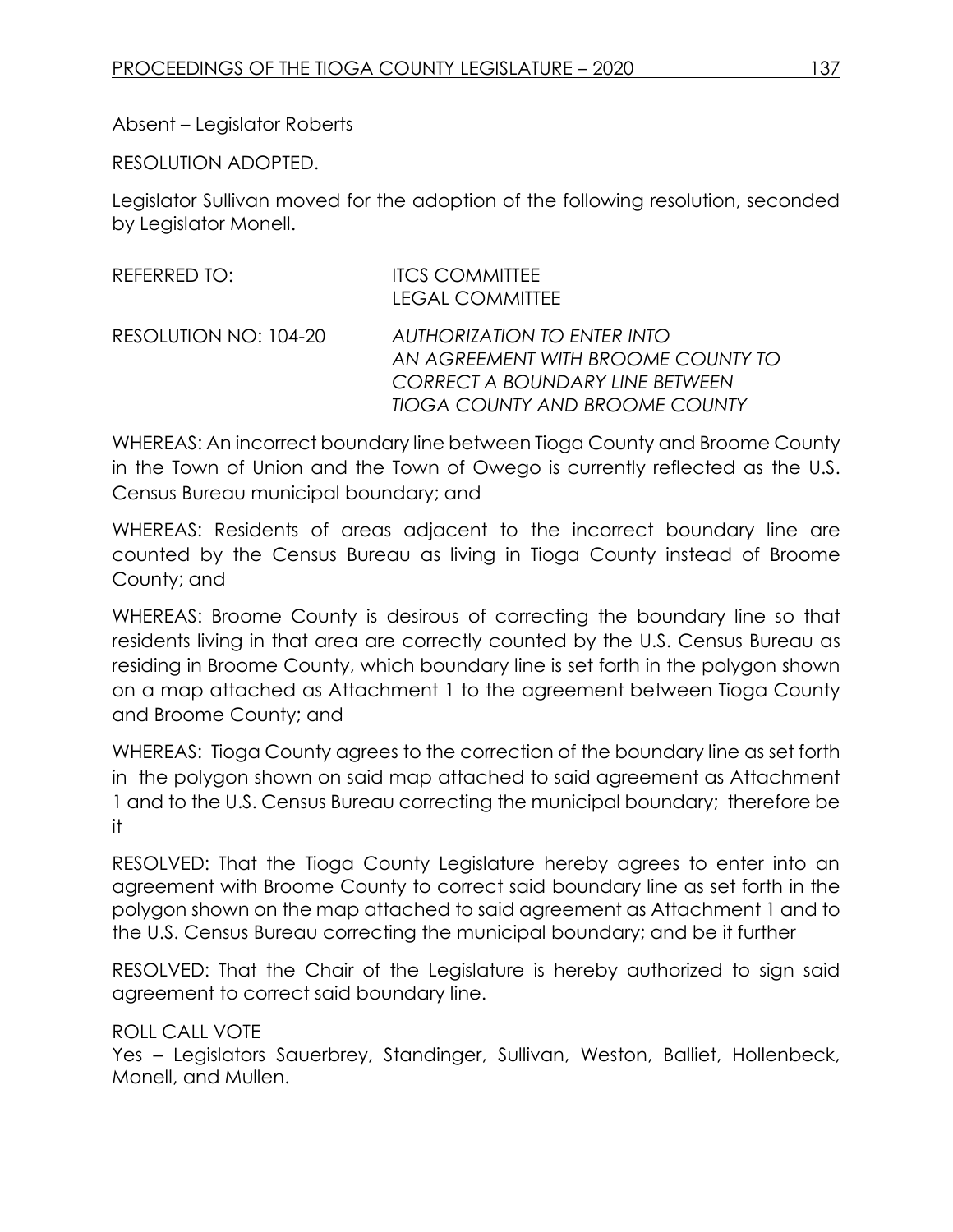Absent – Legislator Roberts

RESOLUTION ADOPTED.

*Legislator Roberts joined the meeting via phone conference at 12:05 p.m.*

Legislator Standinger moved for the adoption of the following resolution, seconded by Legislator Sullivan.

| REFERRED TO:          | <b>HEALTH AND HUMAN SERVICES COMMITTEE</b>                         |
|-----------------------|--------------------------------------------------------------------|
| RESOLUTION NO. 105-20 | <b>AUTHORIZE CONTRACT WITH</b><br>ACCUMEDIC COMPUTER SYSTEMS, INC. |
|                       | <b>FOR MENTAL HYGIENE ELECTRONIC</b>                               |
|                       | <b>HEALTH RECORDS SYSTEM</b>                                       |

WHEREAS: Mental Hygiene has been utilizing Accumedic Computer Systems software for its Electronic Health Records System (EHRS) at the current cost of \$31,705.34 per year; and

WHEREAS: Accumedic offers a Cloud based version of its Accumedic software which the County wishes to continue using for its EHRS and to facilitate its data sharing requirements under the Affordable Care Act and Medicaid Redesign Team programs; and

WHEREAS: Required products and services include the one-time installation of the AccuMed SaaS Edition on redundant cloud servers at a cost of \$4,000 and an ongoing monthly 'Hosting, Software and Support' fee of \$75 per user at an approximate cost of \$3,375 per month/\$40,500 per year for the County's current 45 end users. The initial term of the agreement would be five years at an approximate total cost of \$206,500 which may be extended thereafter for additional one year periods; and

WHEREAS: The cost of the EMHR is being partially underwritten by Care Compass for the first year in the amount of approximately \$40,000 with additional underwriting possible in the following years; therefore be it

RESOLVED: That the Tioga County Legislature authorizes the Chair of the Legislature, upon approval of the County Attorney, to sign a contract with Accumedic Computer Systems, Inc. to provide the services outlined in the proposal.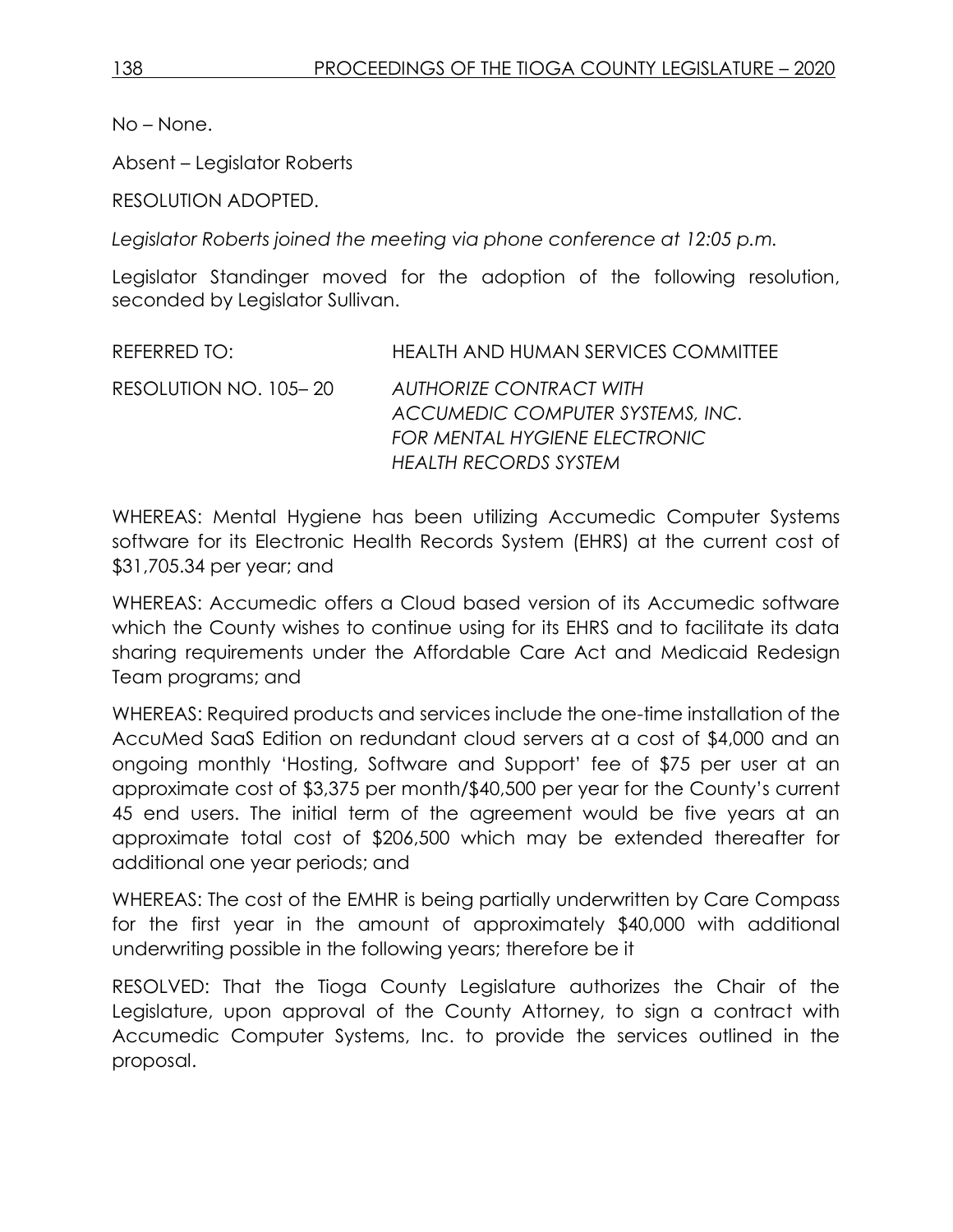### ROLL CALL VOTE

Yes – Legislators Sauerbrey, Standinger, Sullivan, Weston, Balliet, Hollenbeck, Monell, Mullen and Roberts.

No – None.

Absent – None.

RESOLUTION ADOPTED.

Legislator Balliet moved for the adoption of the following resolution, seconded by Legislator Sullivan.

| REFERRED TO:          | ADMINISTRATIVE SERVICES COMMITTEE                                                                             |
|-----------------------|---------------------------------------------------------------------------------------------------------------|
| RESOLUTION NO. 106-20 | APPROVE CARES ACT GRANT TO REIMBURSE<br><b>TIOGA COUNTY FOR ELECTION EXPENSES</b><br>INCURRED DUE TO COVID-19 |

WHEREAS: The federal Coronavirus Aid, Relief, and Economic Security Act (CARES Act), enacted March 27, 2020, includes \$400 million in new Help America Vote Act (HAVA) funds, made available to states to prevent, prepare for, and respond to the coronavirus for the 2020 Federal election cycle; and

WHEREAS: Tioga County is and will continue to be incurring many unanticipated costs due to the coronavirus response, including unanticipated election expenses such as postage and paper for absentee mailings, cleaning supplies, and other expenses; and

WHEREAS: On May 5, 2020, the Tioga County Board of Elections received from the New York State Board of Elections a proposed grant contract for the funding amount of \$64,618.62 for federal elections in 2020; and

WHEREAS: Tioga County will have a federal primary election for the 22<sup>nd</sup> Congressional District on June 23, 2020 and a county-wide federal election on November 3, 2020; and

WHEREAS: The executed contract is due back to the NYS Board of Elections by May 20, 2020; therefore be it

RESOLVED: That the Tioga County Board of Elections is approved to execute the aforementioned grant and submit the completed paperwork to the NYS Board of Elections, in order for Tioga County to be eligible for reimbursement of the aforesaid amount.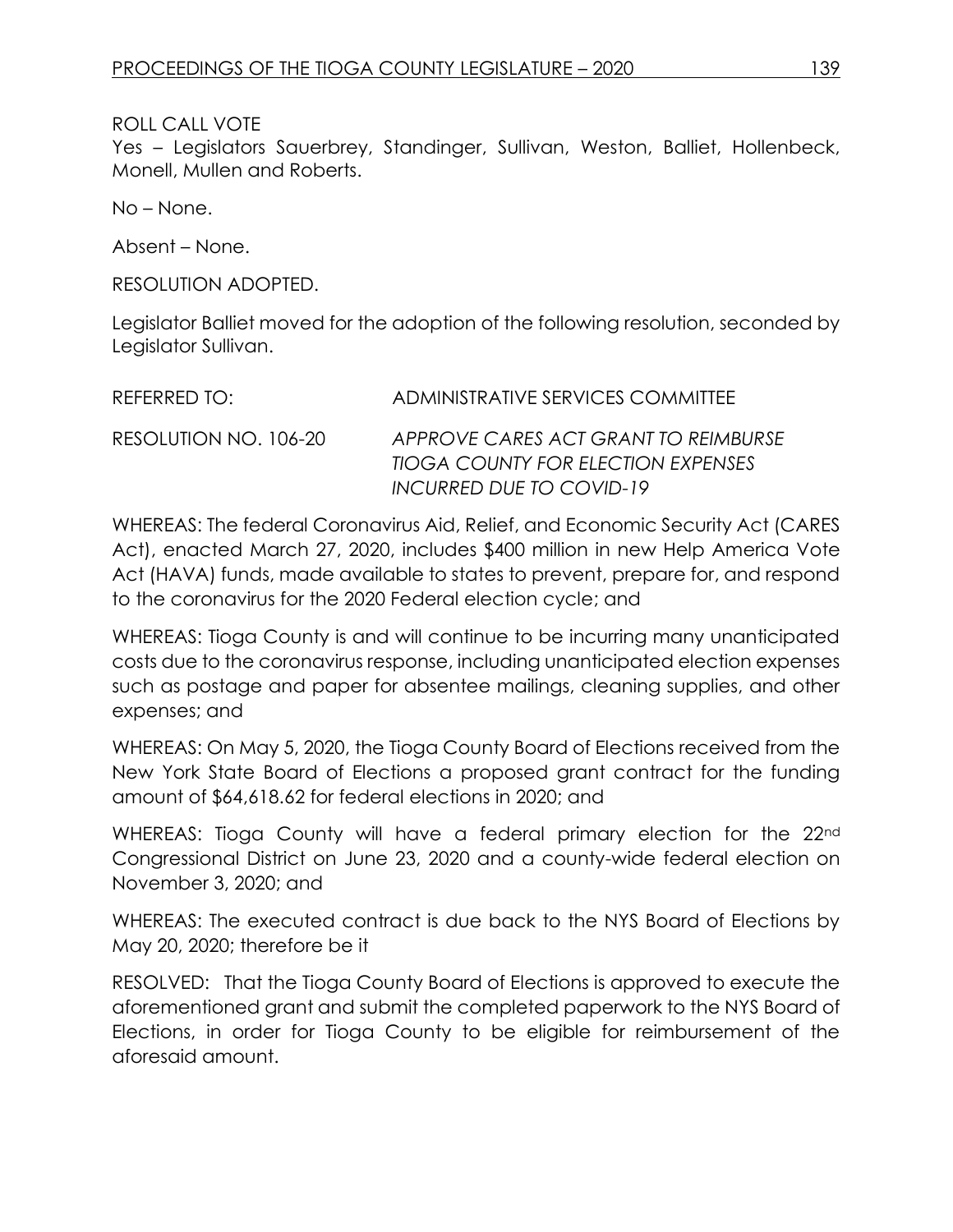ROLL CALL VOTE

Yes – Legislators Sauerbrey, Standinger, Sullivan, Weston, Balliet, Hollenbeck, Monell, Mullen and Roberts.

No – None.

Absent – None.

RESOLUTION ADOPTED.

Legislator Mullen moved for the adoption of the following resolution, seconded by Legislator Monell.

| REFERRED TO:          | FINANCE/LEGAL COMMITTEE                                                           |
|-----------------------|-----------------------------------------------------------------------------------|
| RESOLUTION NO. 107-20 | FSTABLISH AND FUND<br>UNEMPLOYMENT INSURANCE RESERVE<br>IN GENERAL OPERATING FUND |

WHEREAS: Tioga County established an Unemployment Insurance Reserve per Resolution 243-78 with the intent of the Legislature that the reserve be maintained in an expendable Trust Account TE15 for unemployment claims; and

WHEREAS: Tioga County authorized and directed the County Treasurer to transfer into the reserve the unexpended unemployment insurance fringe (A9050-585088) at the end of each fiscal year; and

WHEREAS: Tioga County established a ceiling of \$150,000.00 and then adjusted the ceiling to \$100,000.00 per Resolution 112-91 for the Unemployment Insurance Reserve; and

WHEREAS: The current balance of the Unemployment Trust Account (TE15) is \$69,070.03; and

WHEREAS: Legislative approval is needed to establish and fund a reserve; therefore be it

RESOLVED: The Unemployment Insurance Reserve be established and funded through a transfer of unexpended funds as follows:

| FROM: | TE 201500 | Unemployment Insurance Reserve | \$69,070.03 |
|-------|-----------|--------------------------------|-------------|
| TO:   | A 388906  | Unemployment Insurance Reserve | \$69,070.03 |

ROLL CALL VOTE

Yes – Legislators Sauerbrey, Standinger, Sullivan, Weston, Balliet, Hollenbeck, Monell, Mullen and Roberts.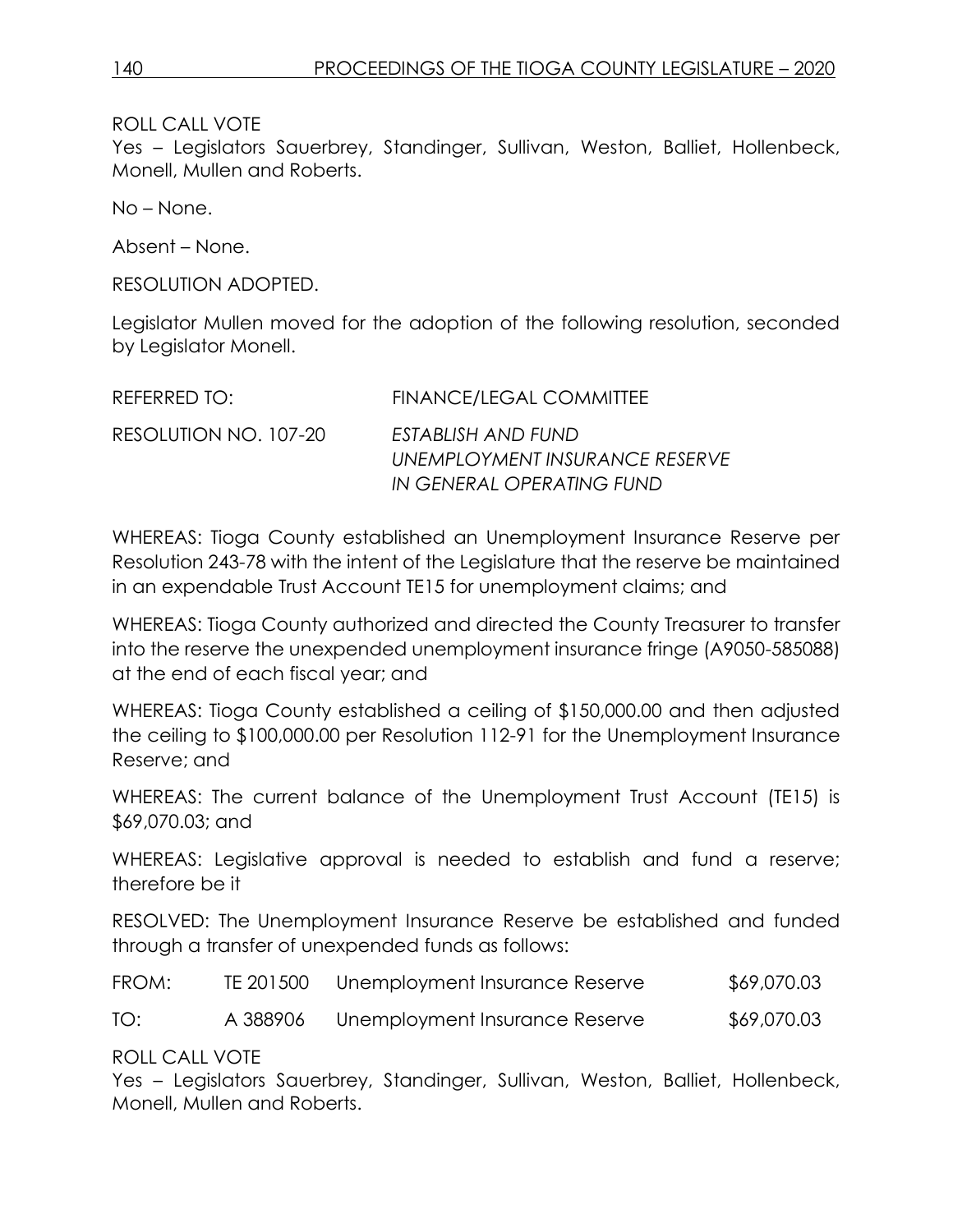Absent – None.

RESOLUTION ADOPTED.

Legislator Monell moved for the adoption of the following resolution, seconded by Legislator Mullen.

REFERRED TO: FINANCE/LEGAL COMMITTEE

RESOLUTION NO. 108-20 *TRANSFER OF UNEMPLOYMENT INSURANCE RESERVE FUNDS TO UNEMPLOYMENT FRINGE*

WHEREAS: The Unemployment Insurance Reserve has a current balance of \$69,070.03; and

WHEREAS: Unemployment claims for year to date 2020 total \$31,743.01 and have exceeded the 2020 budgeted amount by \$1,743.01; and

WHEREAS: Legislative approval is needed to expend funds from a reserve account; and

WHEREAS: Legislative approval is needed to modify the 2020 Budget and transfer funds; therefore be it

RESOLVED: A standing approval be given for future draws from the Unemployment Insurance Reserve as needed for over budget line items; and be it further

RESOLVED: That \$30,000.00 be expended from the Unemployment Insurance Reserve and transferred as follows:

|     | FROM: A 388906 | Unemployment Insurance Reserve | \$30,000.00 |
|-----|----------------|--------------------------------|-------------|
| TO: | A9050 585088   | Unemployment Insurance Fringe  | \$30,000.00 |

ROLL CALL VOTE

Yes – Legislators Sauerbrey, Standinger, Sullivan, Weston, Balliet, Hollenbeck, Monell, Mullen and Roberts.

No – None.

Absent – None.

RESOLUTION ADOPTED.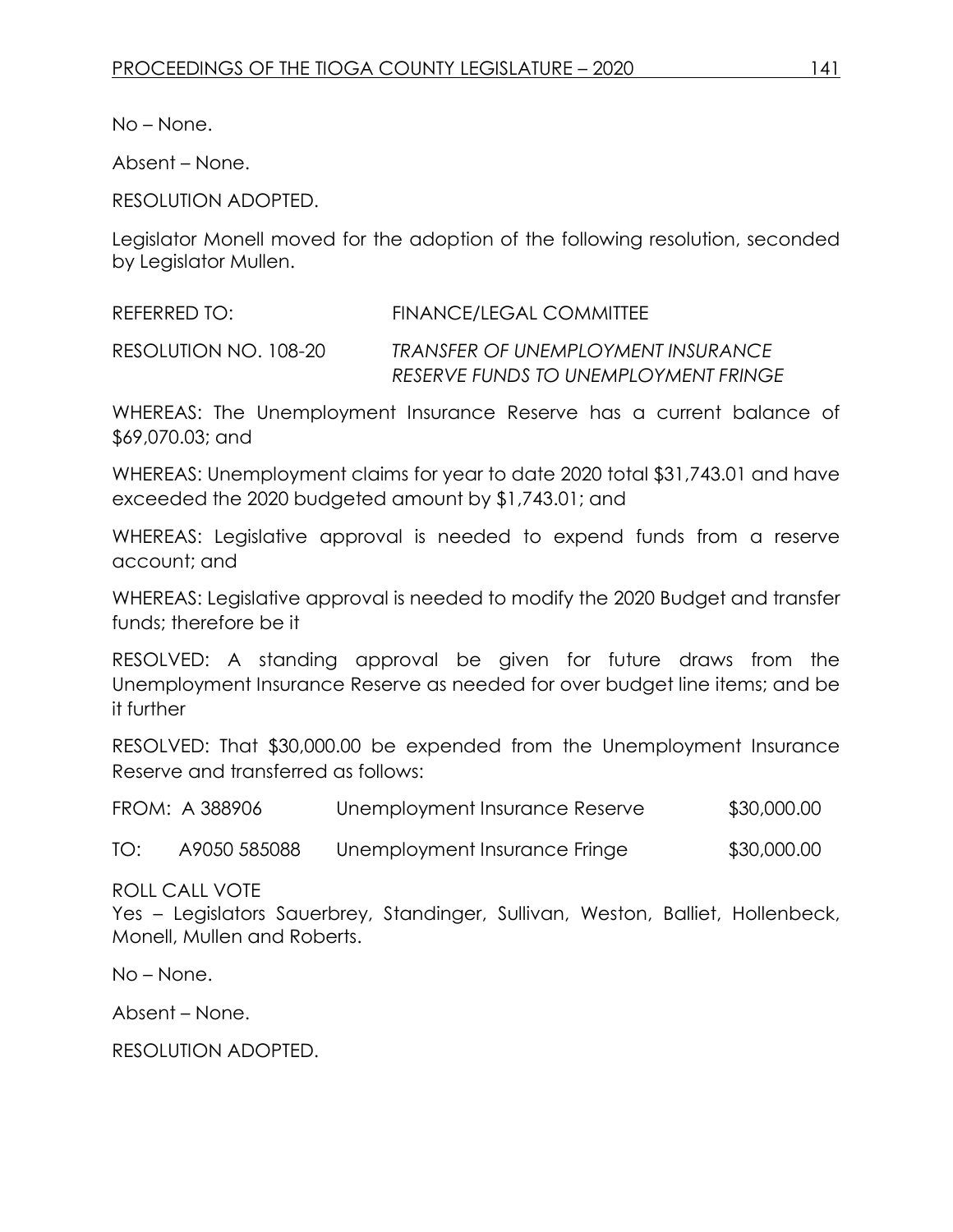Legislator Hollenbeck moved for the adoption of the following resolution, seconded by Legislator Monell.

| REFERRED TO:          | PERSONNEL COMMITTEE<br><b>FINANCE COMMITTEE</b>      |
|-----------------------|------------------------------------------------------|
| RESOLUTION NO. 109-20 | TRANSFER FUNDS /<br>FUND SELF-INSURANCE PLAN RESERVE |

WHEREAS: Tioga County Local Law No. 2 of 2015 established a Contributed Reserve cap of \$6,000,000 for the Tioga County Self Insurance Plan; and

WHEREAS: Tioga County Local Law No. 2 of 2015 allows for the transfer of surplus funds from the fund balance to the reserve; and

WHEREAS: The 2019 Tioga County Self Insurance operating budget had surplus funds of \$681,700.60 in the fund balance; and

WHEREAS: The December 31, 2019 Tioga County Self Insurance Plan Fund Balance is \$1,708,118.21; and

WHEREAS: The December 31, 2019 Tioga County Self Insurance Contributed Reserve Fund is \$3,076,405.07; therefore be it

RESOLVED: That the Tioga County Treasurer is authorized to transfer funds as follows:

| From: Self-Insurance Fund Balance S 390900 | \$681,700.60 |
|--------------------------------------------|--------------|
|                                            |              |

To: Self-Insurance Contributed Reserve Fund S 375300 \$ 681,700.60

#### ROLL CALL VOTE

Yes – Legislators Sauerbrey, Standinger, Sullivan, Weston, Balliet, Hollenbeck, Monell, Mullen and Roberts.

No – None.

Absent – None.

RESOLUTION ADOPTED.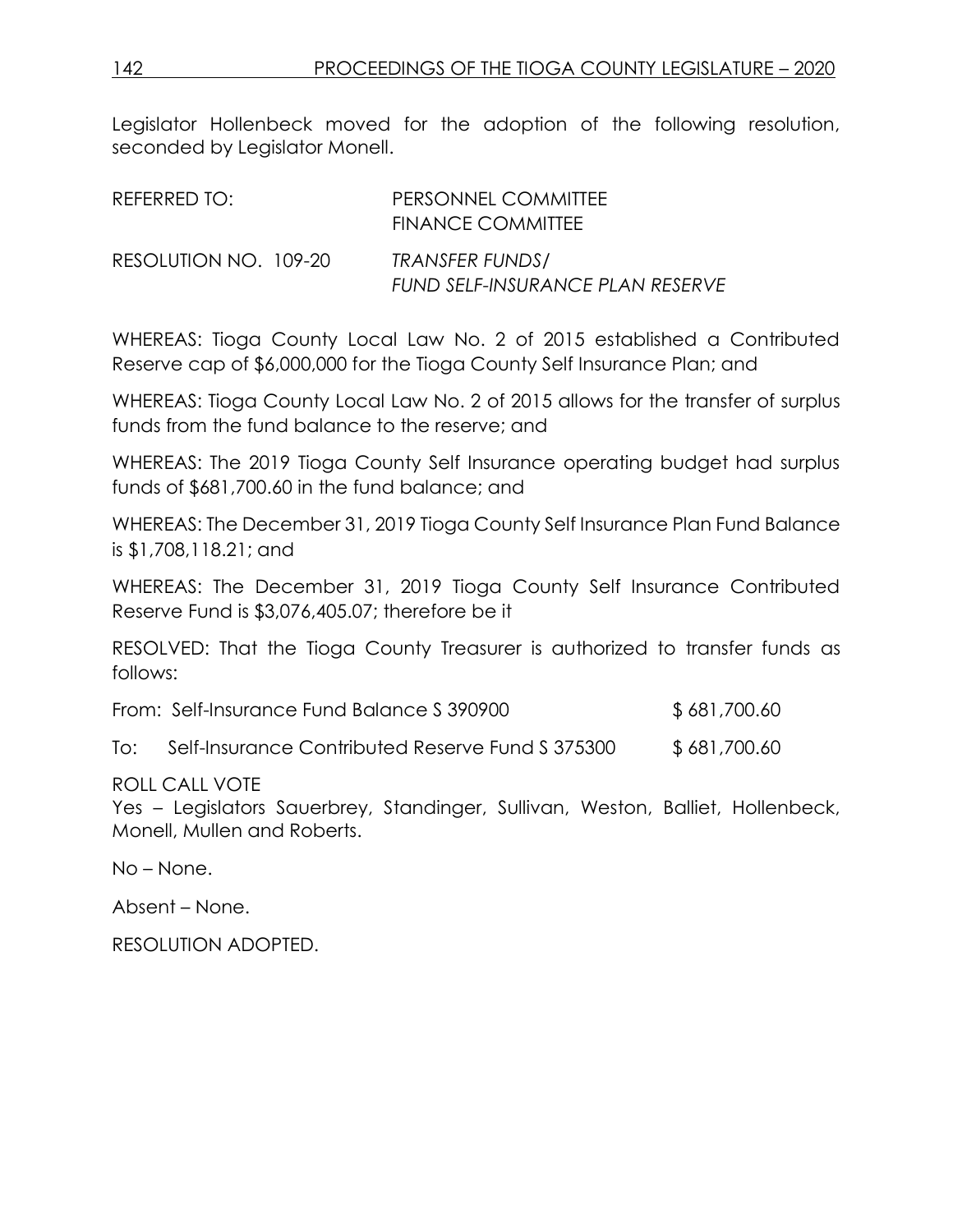Legislator Standinger moved for the adoption of the following resolution, seconded by Legislator Sullivan.

| REFERRED TO:          | <b>HEALTH &amp; HUMAN SERVICES COMMITTEE</b><br><b>FINANCE COMMITTEE</b> |
|-----------------------|--------------------------------------------------------------------------|
| RESOLUTION NO. 110-20 | TRANSFER OF FUNDS<br><b>BUDGET MODIFICATION</b><br><b>MENTAL HYGIENE</b> |

WHEREAS: Tioga County Mental Hygiene (TCMH) is required to pay a portion of the costs for the treatment of Tioga County residents that have been assigned Criminal Psychiatric services by the NYS Court system; and

WHEREAS: TCMH has received notice that Tioga County residents were assigned these services, along with the required payment amount; and

WHEREAS: TCMH has determined the amount of additional funding needed for these already incurred mandated expenses within its own budget, yet this will require a budget modification and transfer of funds; and

WHEREAS: Transfer of funds requires Legislative approval; therefore be it

RESOLVED: That the Mental Hygiene budget be modified and funds be transferred as follows:

From: A4310 510010 Full Time \$12,473.56

To: A4390 540590 Criminal Psychiatric: Services Rendered \$12,473.56

ROLL CALL VOTE

Yes – Legislators Sauerbrey, Standinger, Sullivan, Weston, Balliet, Hollenbeck, Monell, Mullen and Roberts.

No – None.

Absent – None.

RESOLUTION ADOPTED.

Legislator Standinger moved for the adoption of the following resolution, seconded by Legislator Sullivan.

| REFERRED TO:          | <b>HEALTH &amp; HUMAN SERVICES COMMITTEE</b><br>FINANCE COMMITTEE |
|-----------------------|-------------------------------------------------------------------|
| RESOLUTION NO. 111-20 | AMEND BUDGET & APPROPRIATE FUNDS<br><b>PUBLIC HEALTH</b>          |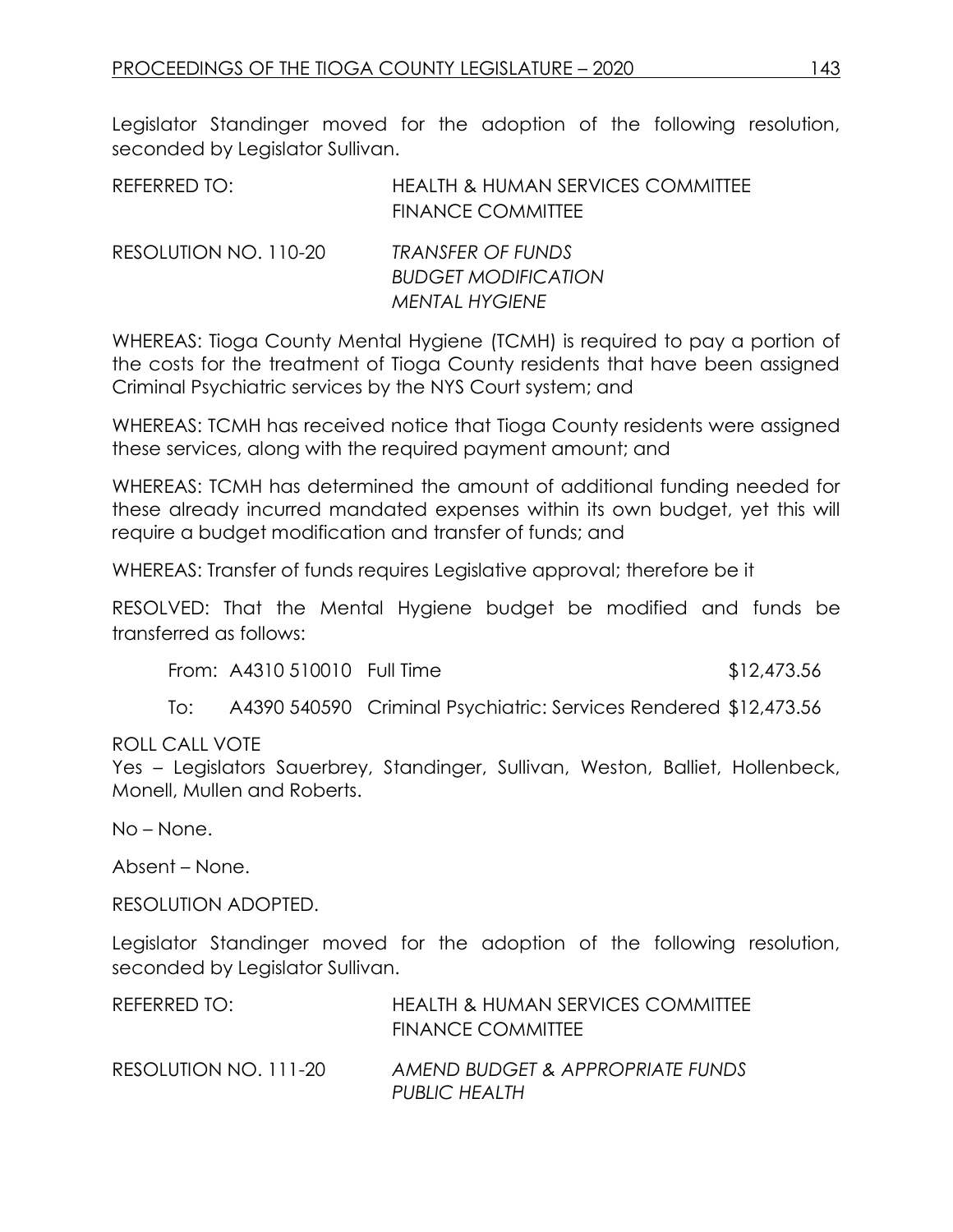WHEREAS: Tioga County Public Health has been awarded additional funding from New York State Department of Health; and

WHEREAS: The funding is designated for the Healthy Neighborhoods Program; and

WHEREAS: Amending of Budget and Appropriation of Funds requires Legislative approval; therefore be it

RESOLVED: That funding be appropriated as follows:

From: A4090 434640 Environmental Health: State Aid \$50,000

To: A4090 540595 Environmental Health: Services \$ 50,000

ROLL CALL VOTE

Yes – Legislators Sauerbrey, Standinger, Sullivan, Weston, Balliet, Hollenbeck, Monell, Mullen and Roberts.

No – None.

Absent – None.

RESOLUTION ADOPTED.

Legislator Sullivan moved for the adoption of the following resolution, seconded by Legislator Weston.

| REFERRED TO:          | <b>FINANCE/LEGAL COMMITTEE</b>                           |
|-----------------------|----------------------------------------------------------|
| RESOLUTION NO. 112-20 | ACCEPT INDIGENT LEGAL SERVICES AWARD<br>AND AMEND BUDGET |

WHEREAS: The Assigned Counsel Administrator's Office has been awarded an Indigent Legal Services Grant (C100049) in the amount of \$61,902.00; and

WHEREAS: This funding now needs to be appropriated; therefore be it

RESOLVED: That the ILS Grant of \$61,902.00 be appropriated and the 2020 Budget be amended as follows:

| Revenue Account: A1173 430260 State Aid Indigent | \$61,902.00 |
|--------------------------------------------------|-------------|
| Expense Account: A 1173 510010 Full Time Salary  | \$4,000.00  |
| A 1173 510020 Part Time Salary                   | \$54,909.00 |
| A 1173 540620 Software                           | \$2,500.00  |
| A1173 540420 Office Supplies                     | 493.00      |

# ROLL CALL VOTE

Yes – Legislators Sauerbrey, Standinger, Sullivan, Weston, Balliet, Hollenbeck, Monell, Mullen and Roberts.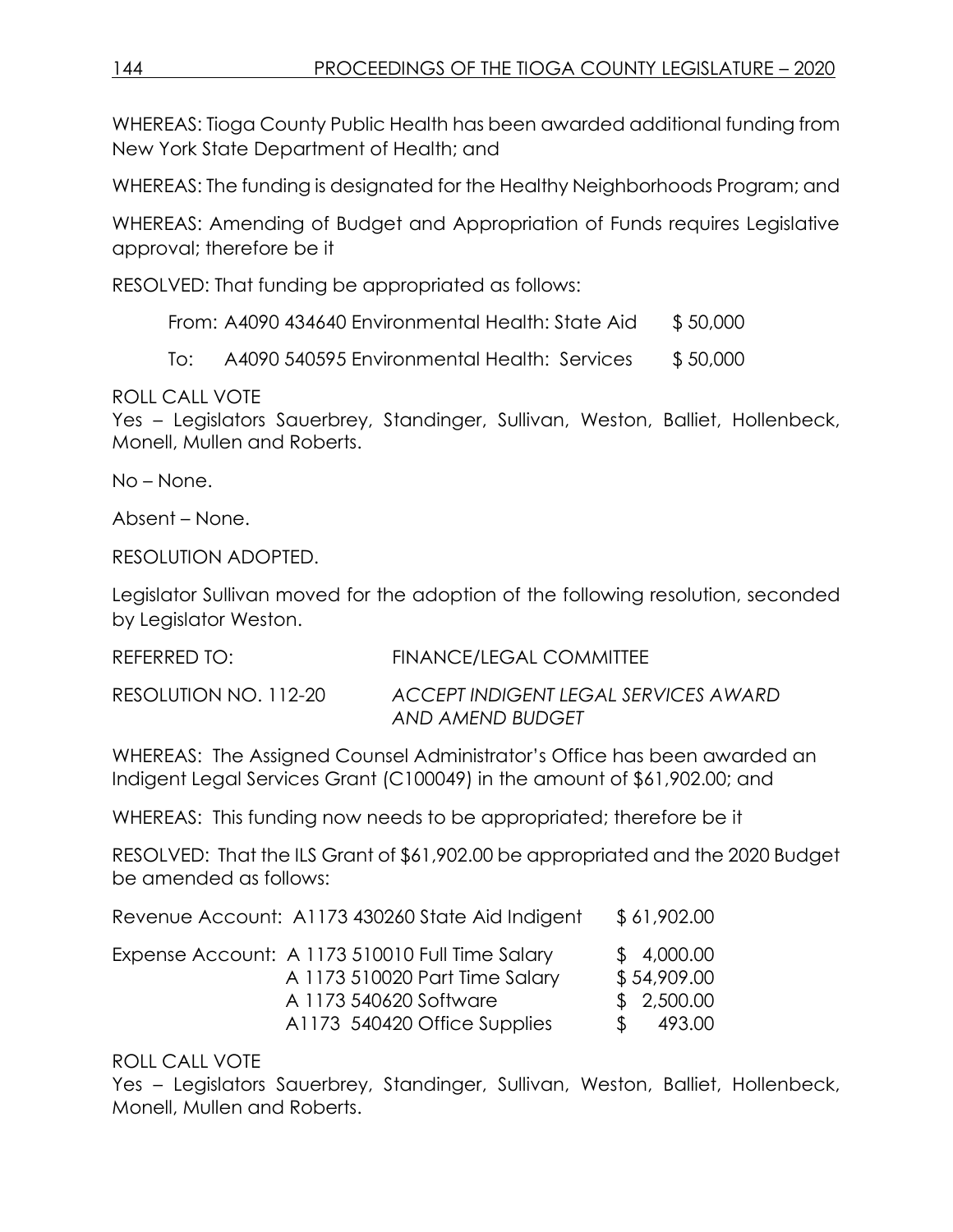Absent – None.

RESOLUTION ADOPTED.

Legislator Balliet moved for the adoption of the following resolution, seconded by Legislator Sullivan.

| REFERRED TO:          | ADMINISTRATIVE SERVICES COMMITTEE<br>FINANCE COMMITTEE |
|-----------------------|--------------------------------------------------------|
| RESOLUTION NO: 113-20 | <b>REQUEST FOR CONTINGENCY FUND</b><br>TRANSFER TO DMV |

WHEREAS: Motor vehicle sales tax for the month of March 2020, in the amount of \$69,336.14, was due the first week of April by the Tioga County DMV to the New York State Department of Taxation and Finance; and

WHEREAS: The COVID-19 shutdown resulted in a lack of revenue in the Motor Vehicles checking account at Chemung Canal Trust; and

WHEREAS: There is an existing deficiency in the Motor Vehicles checking account at Chemung Canal Trust due to a discrepancy traced back to November 2013. The discrepancy is still being explored; and

WHEREAS: The loss of revenue due to the shutdown and the existing deficiency resulted in a shortfall of \$8,579.00 for the sales tax payment due to New York State; and

WHEREAS: The County Clerk has requested that funds in the amount of \$8,600.00 be made available for use by the DMV to cover the shortfall so that the March sales tax can be remitted to New York State; now, therefore be it

RESOLVED: That a check in the amount of \$8,600.00 be drawn from the Tioga County Treasurer's contingency account and be made payable to the Tioga County Clerk for deposit to the Motor Vehicles checking account at Chemung Canal Trust.

### ROLL CALL VOTE

Yes – Legislators Sauerbrey, Standinger, Sullivan, Weston, Balliet, Hollenbeck, Monell, Mullen and Roberts.

No – None.

Absent – None.

RESOLUTION ADOPTED.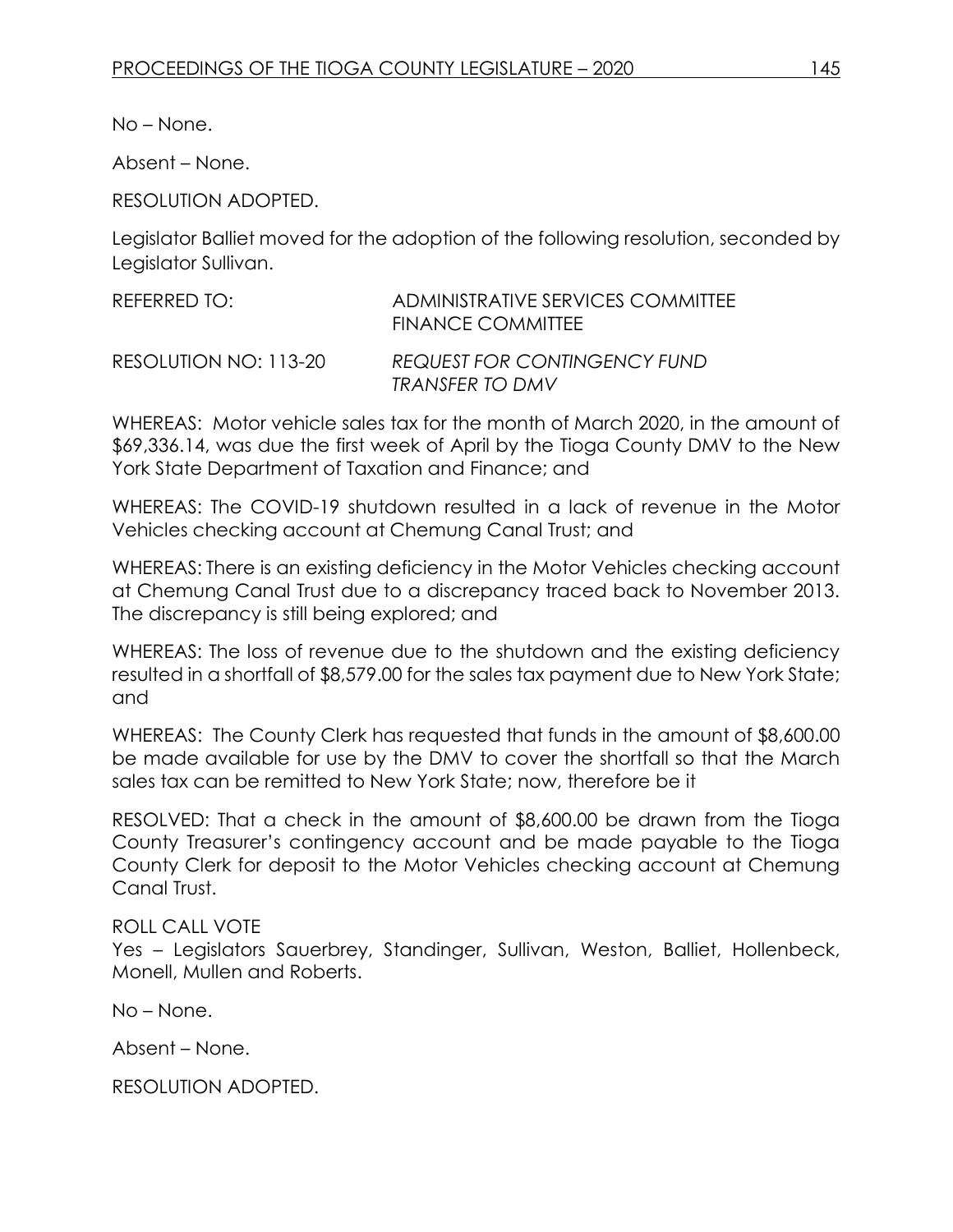Legislator Hollenbeck moved for the adoption of the following resolution, seconded by Legislator Balliet.

| REFERRED TO:          | <b>LEGISLATIVE WORKSESSION</b><br>PERSONNEL COMMITTEE                                                                                 |
|-----------------------|---------------------------------------------------------------------------------------------------------------------------------------|
| RESOLUTION NO. 114-20 | <b>AUTHORIZE EXCEPTION TO</b><br><b>EMPLOYEE HANDBOOK SECTION IV.</b><br>PERSONNEL RULES - SUBSECTION J;<br><b>NON-UNION VACATION</b> |

WHEREAS: The Employee Handbook Section IV. Personnel Rules - Subsection j. Non-Union Vacation Policy dictates the rules regarding vacation accruals and carry-over for Non-Union staff; and

WHEREAS: The Policy allows for carry-over of 20 days of vacation from one anniversary to the next; and

WHEREAS: The Legislative Office experienced a staffing issue on September 14, 2019 when the Deputy Legislative Clerk position was vacated and not filled until December 1, 2019; and

WHEREAS: The newly appointed Deputy Legislative Clerk resigned effective March 13, 2020 and the position remains vacant; and

WHEREAS: The Legislative Clerk has been unable to utilize her vacation time due to the current staffing issue and is in jeopardy of losing earned vacation days; therefore be it

RESOLVED: That the County Legislature hereby authorizes an exception to Employee Handbook Section IV. Personnel Rules - Subsection j. Non-Union Vacation Policy due to the current staffing issue, for Cathy Haskell to cash-in three weeks of vacation in Payroll #11 (5/9 – 5/22/2020), which exceeds the allowable 20-day carryover to her August 9, 2020 anniversary; and be it further

RESOLVED: That following the vacation payout in Payroll #11, Cathy Haskell will have four remaining vacation days to use before her August 9, 2020 anniversary and will also carry over 20 days of vacation; and be it further

RESOLVED: That should the Legislative Office budget have insufficient 2020 funds to cover the requested vacation payout, another resolution may be presented to transfer funds.

# ROLL CALL VOTE

Yes – Legislators Sauerbrey, Standinger, Sullivan, Weston, Balliet, Hollenbeck, Monell, Mullen and Roberts.